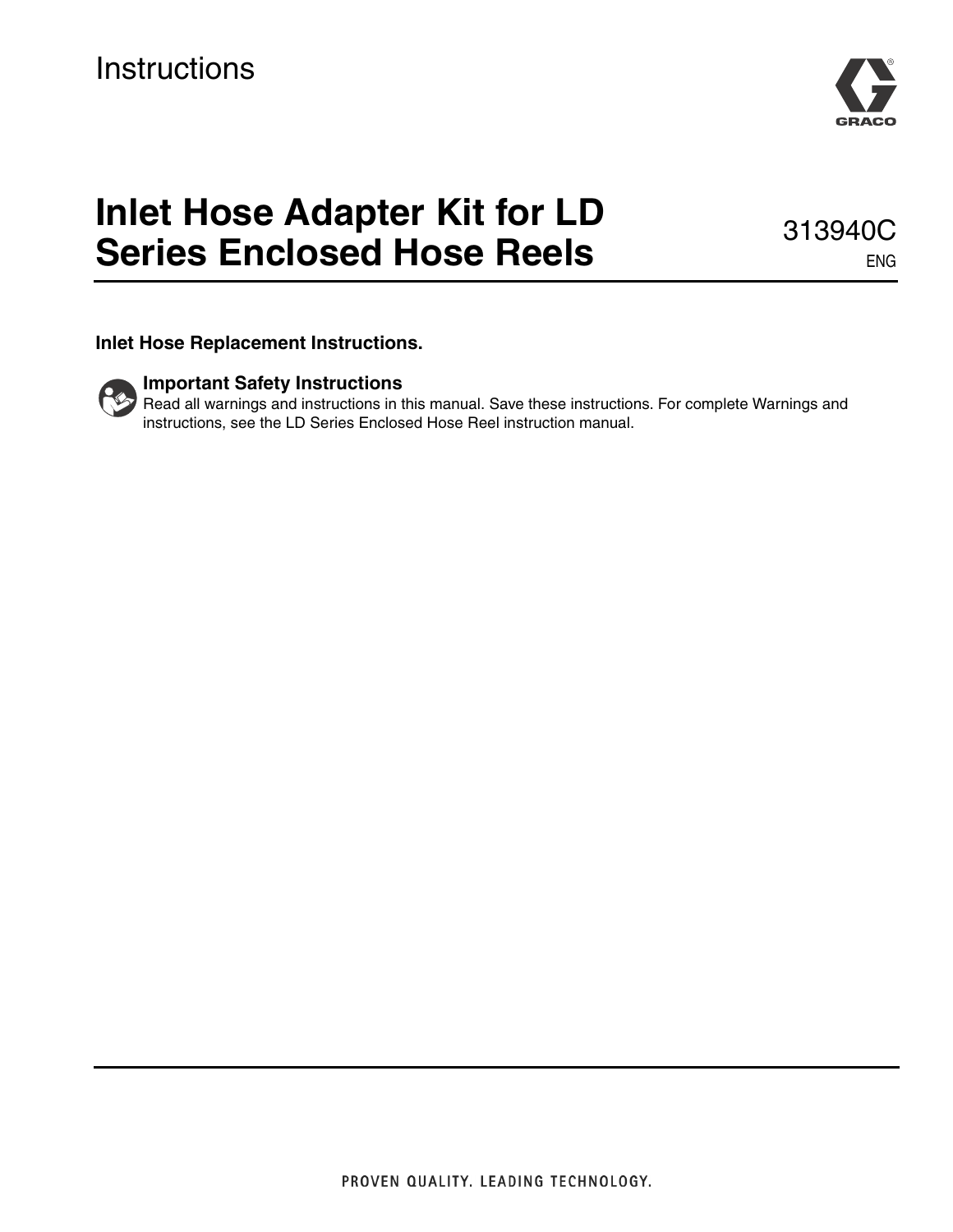# **Kit Part Nos.**

| Kit No.                                      | *Inlet<br>Configuration | *Outlet<br>Configuration | <b>Application</b> | <b>Maximum Working</b><br><b>Pressure</b><br>PSI (Mpa/Bar) | <b>Used with Hose</b><br><b>Reel Model</b> |
|----------------------------------------------|-------------------------|--------------------------|--------------------|------------------------------------------------------------|--------------------------------------------|
| 24C437                                       | $1/4$ bspt (m)          | $1/4$ bspt (m)           | 1/4" Air Only      | 250 psi<br>(1.72 MPa, 17.2 bar)                            | 24F789<br>24F790                           |
| 24C438                                       | $1/2$ bspt $(m)$        | $3/8$ bspt $(m)$         | 3/8" Air / Water   | 250 psi<br>(1.72 MPa, 17.2 bar)                            | 24F791<br>24F792                           |
|                                              | $1/2$ bspt $(m)$        | $1/2$ bspt $(m)$         | 1/2" Air / Water   | 250 psi<br>(1.72 MPa, 17.2 bar)                            | 24F793<br>24F794                           |
| 24C440                                       | $1/2$ bspt $(m)$        | $3/8$ bspt $(m)$         | 3/8" Oil           | 1800 psi<br>(12.41 MPa, 124.1 bar)                         | 24F795                                     |
| 24C442                                       | $1/4$ bspt (m)          | $1/4$ bspt (m)           | 1/4" Grease        | 5000 psi<br>(34.47 MPa, 344.7 bar)                         | 24F797                                     |
| 24C443                                       | $1/4$ npt (m)           | $1/4$ npt (m)            | 1/4" Air Only      | 250 psi<br>(1.72 MPa, 17.2 bar)                            | 24H655<br>24H656                           |
| 24C444                                       | $1/2$ npt (m)           | $3/8$ npt $(m)$          | 3/8" Air / Water   | 250 psi<br>(1.72 MPa, 17.2 bar)                            | 24H657<br>24H658                           |
|                                              | $1/2$ npt (m)           | $1/2$ npt (m)            | 1/2" Air / Water   | 250 psi<br>(1.72 MPa, 17.2 bar)                            | 24H659<br>24H660                           |
| 24C537                                       | $1/2$ npt $(m)$         | $1/2$ npt (m)            | 3/8" Oil           | 1800 psi<br>(12.41 MPa, 1234.1 bar)                        | 24H661                                     |
| 24C538                                       | $1/2$ npt $(m)$         | $1/2$ npt (m)            | $1/2"$ Oil         | 1800 psi<br>(12.41 MPa, 124.1 bar)                         | 24H662                                     |
| 24C539                                       | $1/4$ npt (m)           | $1/4$ npt (m)            | 1/4" Grease        | 5000 psi<br>(34.47 MPa, 17.2 bar)                          | 24H663                                     |
| 24J253                                       | $1/4$ bspp (m)          | $1/4$ bspp (m)           | 1/4" Air Only      | 250 psi<br>(1.72 MPa, 17.2 bar)                            | 24J126<br>24J127                           |
| 24J254                                       | $1/2$ bspp (m)          | $3/8$ bspp $(m)$         | 3/8" Air / Water   | 250 psi<br>(1.72 MPa, 17.2 bar)                            | 24J128<br>24J129                           |
|                                              | $1/2$ bspp (m)          | $1/2$ bspp $(m)$         | 1/2" Air / Water   | 250 psi<br>(1.72 MPa, 17.2 bar)                            | 24J130<br>24J131                           |
| 24J255                                       | $1/2$ bspp $(m)$        | $1/2$ bspp $(m)$         | 3/8" Oil           | 1800 psi<br>(12.41 MPa, 124.1 bar)                         | 24J132                                     |
| 24J256                                       | $1/2$ bspp $(m)$        | $1/2$ bspp $(m)$         | $1/2"$ Oil         | 1800 psi<br>(12.41 MPa, 124.1 bar)                         | 24J133                                     |
| 24J257                                       | $1/4$ bspp (m)          | $1/4$ bspp (m)           | 1/4" Grease        | 5000 psi<br>(34.47 MPa, 17.2 bar)                          | 24J134                                     |
| 24C441                                       | $1/2$ bspt $(m)$        | $1/2$ bspt $(m)$         | $1/2"$ Oil         | 1800 psi<br>(12.41 MPa, 124.1 bar)                         | 24F796                                     |
| *Final configuration after kit installation. |                         |                          |                    |                                                            |                                            |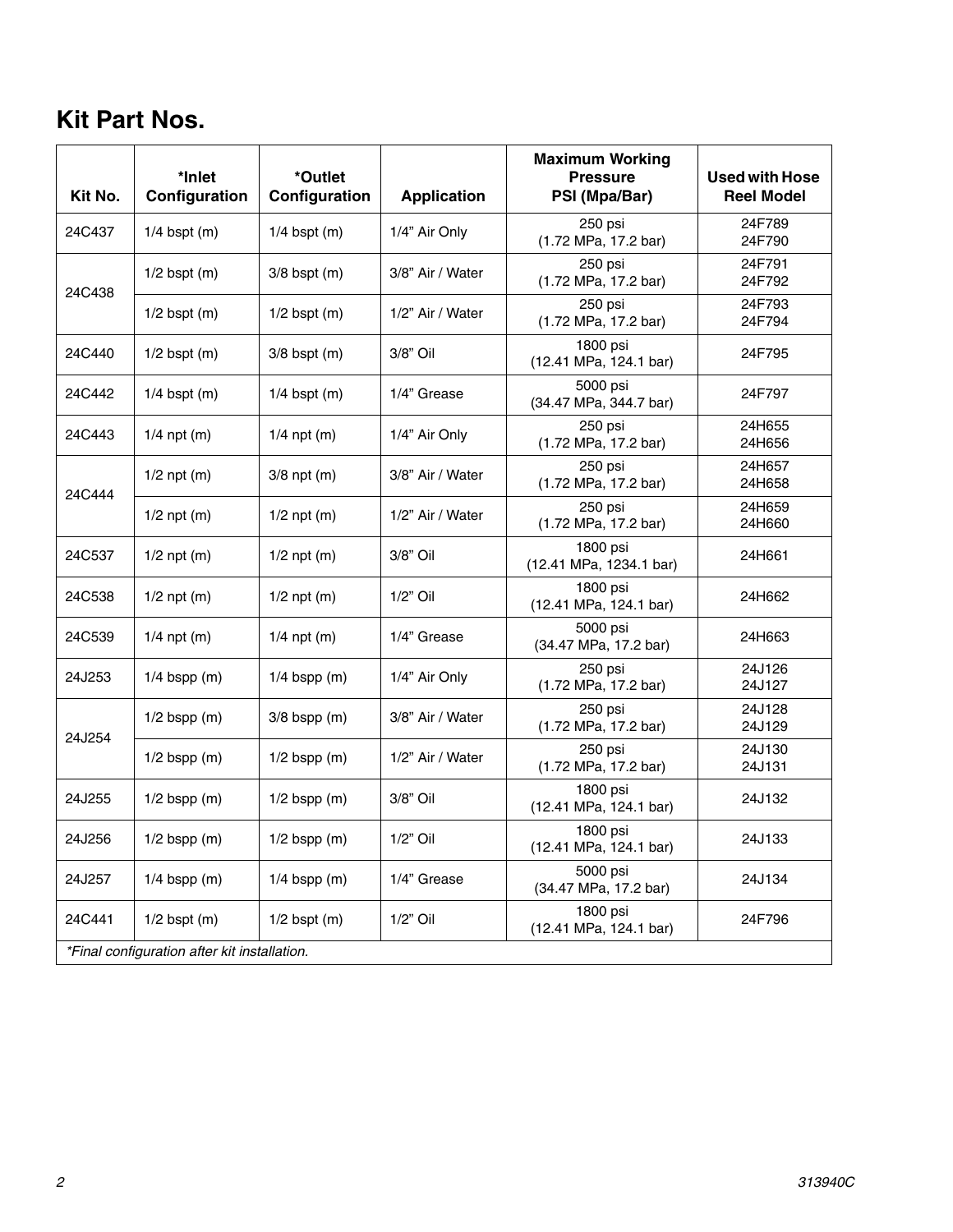

# **BSPT Kit: 24C437**

| Ref |                                         |     |
|-----|-----------------------------------------|-----|
|     | No. Description                         | Qtv |
|     | 1 ELBOW, $1/4$ bspt(f) to $1/2$ bspp(f) |     |
|     | 2 HOSE, 1/4" id x 3 ft, air only        |     |

#### **BSPT Kits: 24C438, 24C440**

#### **BSPT Kit: 24C442 Ref No. Description Qty** 1 ELBOW, 1/2 bspp(f) to 1/2 bspt(f) 1 2 HOSE, 1/2" id x 3 ft, air/water (model 24C438 only) HOSE, 1/2" id x 3 ft, oil (model 24C440 only) 1 4 ADAPTER, 1/2 bspt (m) to 3/8 bspt (f) (model 24C440) only

# **Ref**

| No. Description                         | Qtv |
|-----------------------------------------|-----|
| 1 ELBOW, $3/8$ bspp(f) to $1/4$ bspt(f) |     |
| 2 HOSE, $1/4$ " id x 3 ft, grease       |     |

# **NPT Kit: 24C443**

# **Ref**

| No. Description                               | Qtv |
|-----------------------------------------------|-----|
| ELBOW, fitting, $1/2$ npsm(f) to $1/4$ npt(f) |     |
| 2 HOSE, 1/4" id x 3 ft, air only              |     |

#### **NPT Kit: 24C444, 24C537**

## **Ref**

|   | <b>No. Description</b>                                 | Qtv |
|---|--------------------------------------------------------|-----|
|   | 2 HOSE, 1/2" id x 3 ft, air/water (model 24C444        |     |
|   | only)<br>HOSE, 1/2" id x 3 ft, oil (model 24C537 only) |     |
| 4 | ADAPTER, 1/2 npt (m) to 3/8 npt (f) (model             |     |

4 ADAPTER, 1/2 npt (m) to 3/8 npt (f) (model 24C537 only)

# **NPT Kit: 24C538**

1

1

|         | NP I KII: 24C538                                               |        |
|---------|----------------------------------------------------------------|--------|
| Ref     | <b>No. Description</b>                                         | Qty    |
| 2       | HOSE, 1/2" id x 3 ft, oil                                      | 1      |
|         | NPT Kit: 24C539                                                |        |
| Ref     |                                                                |        |
|         | <b>No. Description</b>                                         | Qty    |
| 2       | HOSE, 1/4" id x 3 ft, grease                                   | 1      |
|         | <b>BSPT Kit: 24C441</b>                                        |        |
| Ref     |                                                                |        |
|         | <b>No. Description</b>                                         | Qty    |
| 1.<br>2 | ELBOW, 1/2 bspp(f) to 1/2 bspt(f)<br>HOSE, 1/2" id x 3 ft, oil | 1<br>1 |
|         |                                                                |        |
|         | <b>BSPP Kit: 24J253</b>                                        |        |
| Ref     |                                                                |        |
|         | <b>No. Description</b>                                         |        |
|         |                                                                |        |

| No. Description                           | Qtv |
|-------------------------------------------|-----|
| 1 ELBOW, $1/2$ bspp (f) to $1/4$ bspt (f) |     |
| 2 HOSE, $1/4$ " id x 3 ft, air            |     |

# **BSPP Kit: 24J254, 24J256, 24J257**

| Ref |                                                                                                      |     |
|-----|------------------------------------------------------------------------------------------------------|-----|
|     | <b>No. Description</b>                                                                               | Qtv |
|     | HOSE, 1/2" id x 3 ft, air/water (model 24J254<br>only)                                               |     |
|     | HOSE, 1/2" id x 3 ft, oil (model 24J256 only)<br>HOSE, 1/4" id x 3 ft, grease (model 24J257<br>only) | 1   |

# **BSPP Kit: 24J255**

# **Ref**

# **No. Description Qty**

2 HOSE, 1/2" id x 3 ft, oil 1<br>4 ADAPTER, 1/2 bspp (m) to 3/8 bspp (f) 1 4 ADAPTER,  $1/2$  bspp (m) to  $3/8$  bspp (f)